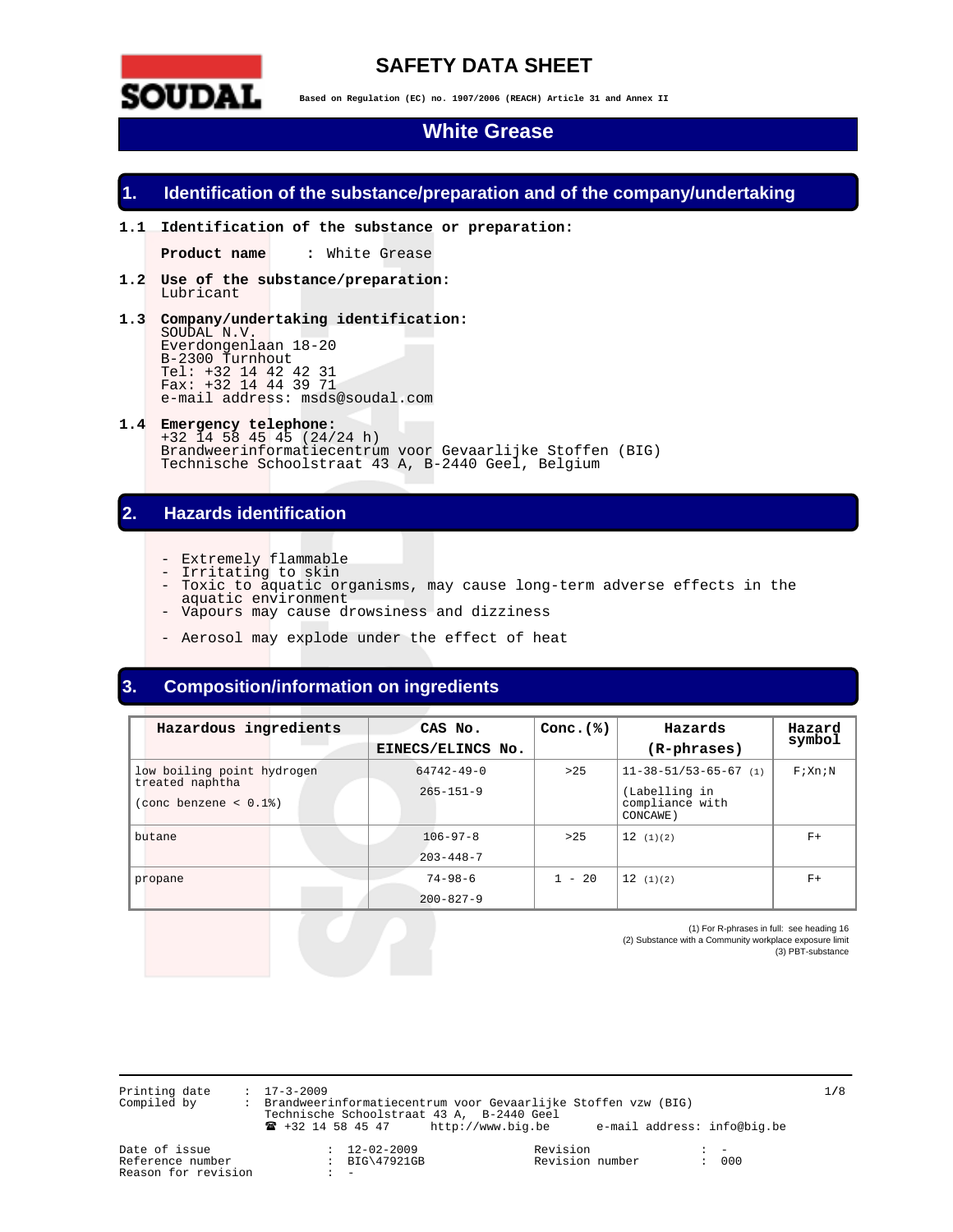# **4. First aid measures**

- **4.1 After inhalation:** 
	- Remove the victim into fresh air
	- Respiratory difficulties: consult a doctor/medical service

### **4.2 Skin contact:**

- Rinse immediately with plenty of water
- Take victim to a doctor if irritation persists

### **4.3 Eye contact:**

- Rinse with water
- Do not apply neutralizing agents
- Take victim to an ophthalmologist if irritation persists

# **4.4 After ingestion:**

- Rinse mouth with water
- Do not induce vomiting
- If you feel unwell: consult a doctor/medical service

# **5. Fire-fighting measures**

# **5.1 Suitable extinguishing media:**

- Water spray
- Polyvalent foam
- BC powder - Carbon dioxide
- 
- **5.2 Unsuitable extinguishing media:**  - No data available

### **5.3 Special exposure hazards:**

- Gas/vapour spreads at floor level: ignition hazard
- May build up electrostatic charges: risk of ignition
- Upon combustion formation of CO, CO2 and small quantities of phosphorus oxides

### **5.4 Instructions:**

- Cool closed containers with water if they are exposed to the fire
- Take account of environmentally hazardous fire-fighting water
	- Use fire-fighting water moderately and contain it

#### **5.5 Special protective equipment for firefighters:**

- Heat/fire exposure: compressed air/oxygen apparatus
	- Protective clothing

# **6. Accidental release measures**

**6.1 Personal precautions:**  See heading 8.2

### **6.2 Environmental precautions:**

- Use appropriate containment to avoid environmental contamination
- Dam up the liquid spill
	- See heading 13

# **6.3 Methods for cleaning up:**

- Liquid spill: take up into absorbent material
- Shovel absorbed substance in closing drums
	- Carefully collect the spill/leftovers
	- Clean contaminated surfaces with an excess of water
	- Wash clothing and equipment after handling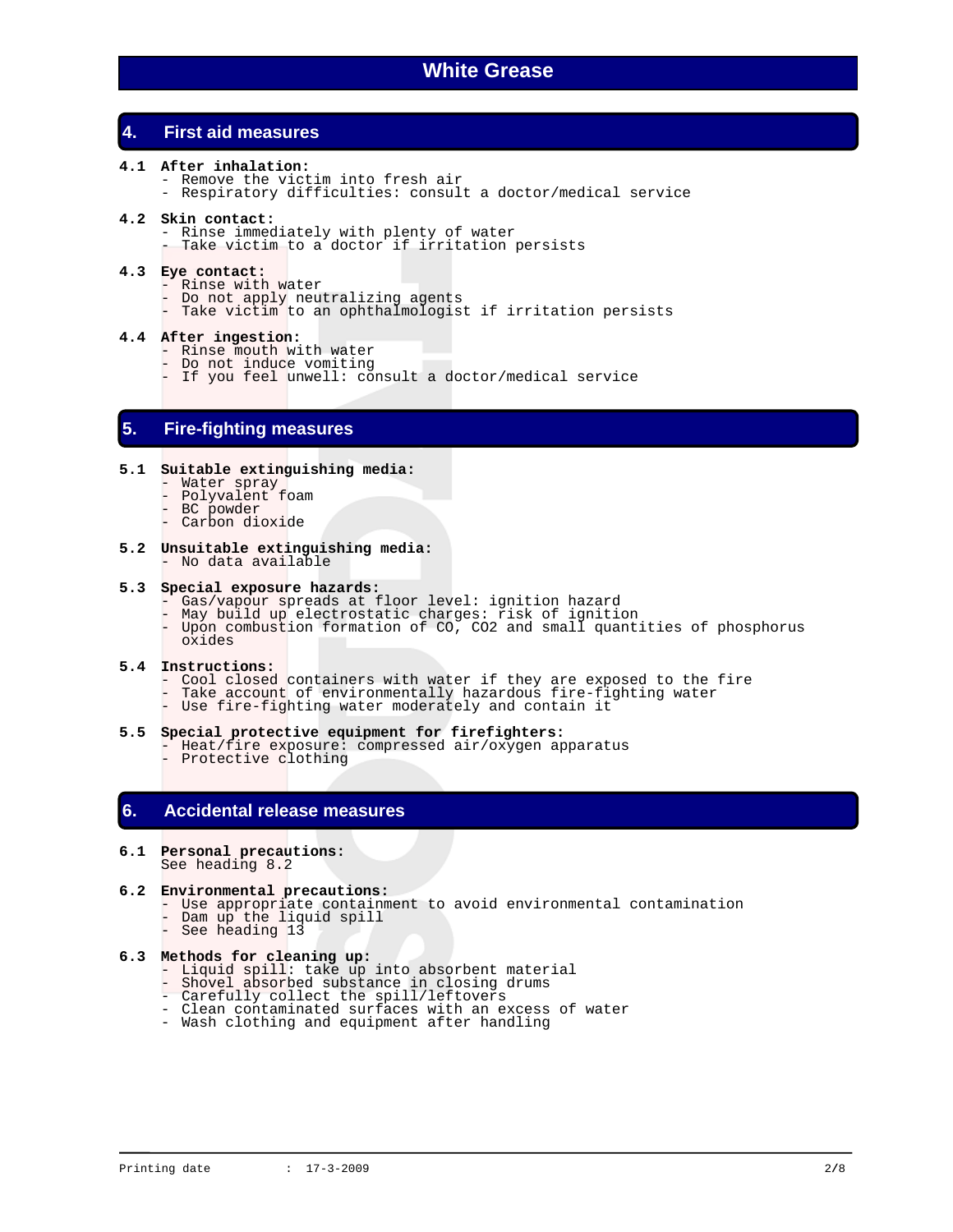# **7. Handling and storage**

### **7.1 Handling:**

- Observe normal hygiene standards
- Use spark-/explosionproof appliances and lighting system
- Remove contaminated clothing immediately
	- Clean contaminated clothing
	- Use only in well-ventilated areas

### **7.2 Storage:**

- Keep out of direct sunlight
- Ventilation at floor level
- Fireproof storeroom
- Keep away from: heat sources, ignition sources

| Storage temperature     | : 50         | ۰o   |
|-------------------------|--------------|------|
| Quantity limit          | $\cdot$ N.D. | kα   |
| Storage life            | $\cdot$ 365  | days |
| Materials for packaging |              |      |

- suitable | : aerosol dispenser

**7.3 Specific use(s):**

See information supplied by the manufacturer for the identified use(s)

# **8. Exposure controls/Personal protection**

### **8.1 Exposure limit values:**

```
8.1.1 Occupational exposure:
```
BUTANE:

| י שיג <i>ובו</i> טע                |                              |                                                                                     |              |            |
|------------------------------------|------------------------------|-------------------------------------------------------------------------------------|--------------|------------|
| TLV-TWA<br>TLV-STEL                |                              | $mg/m^3$<br>mg/m <sup>3</sup>                                                       | 1000         | ppm<br>ppm |
| <b>WEL-LTEL</b><br><b>WEL-STEL</b> | 1450<br>1810                 | $mg/m^3$<br>$mg/m^3$                                                                | 600<br>750   | ppm<br>ppm |
| TRGS 900                           | 2400                         | mg/m <sup>3</sup>                                                                   | 1000         | ppm        |
| <b>MAK</b>                         | 2400                         | $mg/m^3$                                                                            | 1000         | ppm        |
| GWBNL-TGG 8 h                      | 1430                         | $mg/m^3$                                                                            | (indicatief) |            |
| $VME-8 h$<br>VLE-15 min.           | 1900<br>$\ddot{\phantom{a}}$ | $\begin{array}{l} \mathbf{m}\mathbf{g/m}^3 \\ \mathbf{m}\mathbf{g/m}^3 \end{array}$ | 800          | ppm<br>ppm |
| GWBB-8 h<br>$GWK-15$ min.          |                              | $mg/m^3$<br>mg/m <sup>3</sup>                                                       | 1000         | ppm<br>ppm |
| PROPANE:                           |                              |                                                                                     |              |            |
| <b>TLV-TWA</b><br><b>TLV-STEL</b>  |                              | $mg/m^3$<br>mg/m <sup>3</sup>                                                       | 1000         | ppm<br>ppm |
| TRGS 900                           | 1800<br>$\ddot{\phantom{a}}$ | mg/m <sup>3</sup>                                                                   | 1000         | ppm        |
| <b>MAK</b>                         | 1800                         | $mg/m^3$                                                                            | 1000         | ppm        |
| GWBNL-TGG 8 h                      | $\ddot{\phantom{a}}$         | $mg/m^3$                                                                            | (indicatief) |            |
| GWBB-8 h<br>GWK-15 min.            |                              | $mg/m^3$<br>$mg/m^3$                                                                | 1000         | ppm<br>ppm |

### **8.1.2 Sampling methods:**

- Petroleum Distillate (Naphthas)<br>- Petroleum Distillates fractions National COSHA 48

- Petroleum Distillates fractions - OSHA 48<br>- Butane - OSHA CSI

- Propane

- Butane OSHA CSI - Propane OSHA CSI - Propane OSHA CSI - Propane OSHA CSI - Propane OSHA CSI - Propane OSHA CSI - Propane OSHA CSI - Propane OSHA CSI - Propane OSHA CSI - Propane OSHA CSI - Propane OSHA CSI - Propane OSHA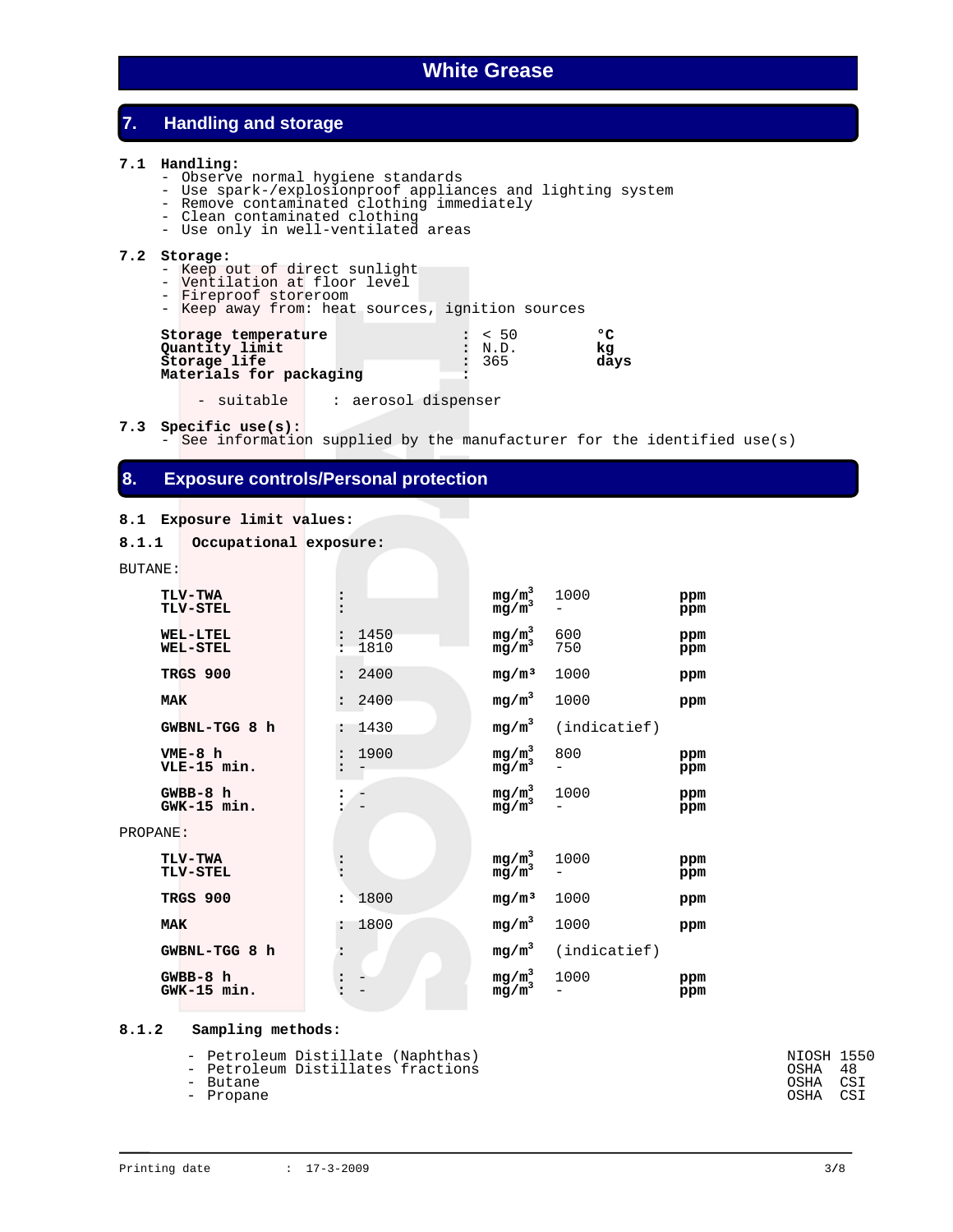### **8.2 Exposure controls:**

```
8.2.1 Occupational exposure controls: 
         - Measure the concentration in the air regularly
```
 **Personal protective equipment:** 

- **a) Respiratory protection:**  - Gas mask with filter type AX at conc. in air > exposure limit
- **b) Hand protection:**
- Gloves
- **c) Eye protection:**
- Protective goggles
- **d) Skin protection:**  - Protective clothing
- **8.2.2 Environmental exposure controls:** see heading 6.2, 6.3 and 13

# **9. Physical and chemical properties**

### **9.1 General information:**

Appearance (at 20°C) : Aerosol

Odour : Characteristic<br>
Colour : Characteristic<br>
Colour : Variable in co Variable in colour

Contains extremely flammable

### **9.2 Important health, safety and environmental information:**

pH value (at 20°C) : N.D. Boiling point/boiling range  $\begin{array}{ccc} \cdot & \cdot & \cdot & \cdot \\ \text{Flashpoint/flammability} & \cdot & \cdot & \text{Container extremely} \end{array}$ 

|                                         | components                |          |
|-----------------------------------------|---------------------------|----------|
| Explosion limits (explosive properties) | : N.D.                    | vol%     |
| Oxidising properties                    | : N.D.                    |          |
| Vapour pressure (at 20°C)               | N.D.                      | hPa      |
| Vapour pressure (at 50°C)               | N.D.                      | hPa      |
| Relative density liquid phase (20°C)    | 0.73                      |          |
| Water solubility                        | : Insoluble               |          |
| Soluble in                              | No data available         |          |
| Relative vapour density                 | N.D.                      |          |
| Viscosity (at °C)                       | N.D.                      | Pa.s     |
| Partition coefficient n-octanol/water   | N.D.                      |          |
| Evaporation rate                        |                           |          |
| ratio to butyl acetate                  | : N.D.                    |          |
| ratio to ether                          | N.D.                      |          |
|                                         |                           |          |
| 9.3 Other information:                  |                           |          |
| Melting point/melting range             | N.D.                      | ہ ہ      |
| $\lambda$ uto ignition point            | $\mathbb{M}$ $\mathbb{D}$ | $\alpha$ |
|                                         |                           |          |

# **9.3 Other information:**

Auto-ignition point<br>
Saturation concentration<br>  $\begin{array}{ccc} \text{Saturation} & \text{oncentration} \\ \text{Saturation} & \text{on} \\ \end{array}$ Saturation concentration Specific conductivity **and its section of the set of the set of the set of the set of the set of the set of the set of the set of the set of the set of the set of the set of the set of the set of the set of the set of the** 

# **10. Stability and reactivity**

#### **10.1 Conditions to avoid:**

- Stable under normal conditions

# **10.2 Materials to avoid:**

- Keep away from: heat sources, ignition sources

### **10.3 Hazardous decomposition products:**

 - Upon combustion formation of CO, CO2 and small quantities of phosphorus oxides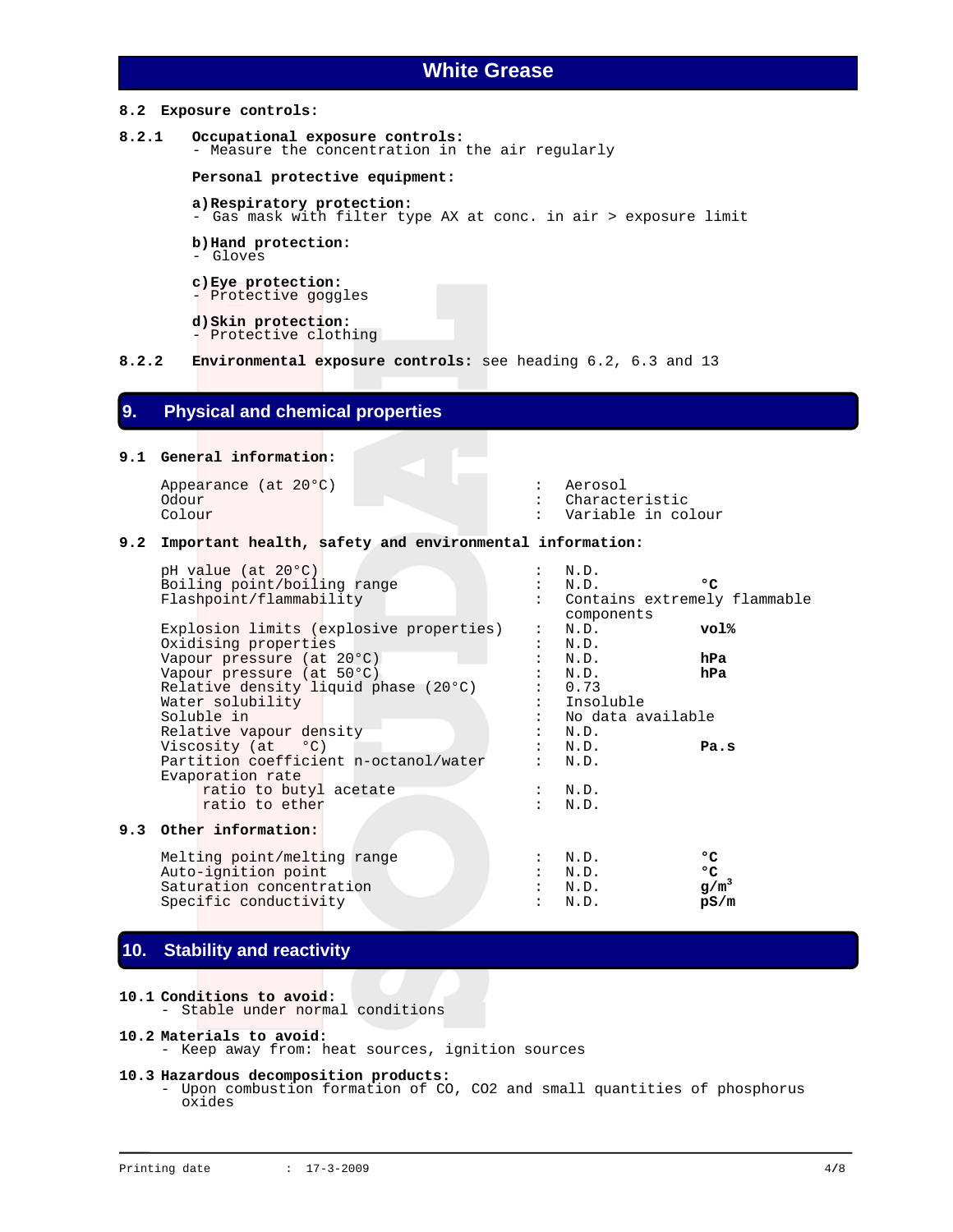# **11. Toxicological information**

### **11.1 Acute toxicity:**

| BUTANE:                                            |           |                           |
|----------------------------------------------------|-----------|---------------------------|
| LC50 inhalation rat : $658$                        |           | mg/L/4 h                  |
| PROPANE:                                           |           |                           |
| $LC50$ inhalation rat : 513<br>LC50 inhalation rat | : 280000  | mg/1/4 h<br>ppm/4 h       |
| 11.2 Chronic toxicity:                             |           |                           |
| BUTANE:                                            |           |                           |
| Teratogenicity (MAK)                               | Group D   |                           |
| PROPANE:                                           |           |                           |
| Teratogenicity (MAK)                               | : Group D |                           |
| 11.3 Routes of exposure:                           |           | inhalation, eyes and skin |

**11.4 Acute effects/symptoms:** 

#### - **AFTER INHALATION:**

- EXPOSURE TO HIGH CONCENTRATIONS:
- Irritation of the respiratory tract
- Irritation of the nasal mucous membranes
	- Narcosis
	- **AFTER SKIN CONTACT:**
	- Tingling/irritation of the skin
	- **AFTER EYE CONTACT:**
- Redness of the eye tissue
- Irritation of the eye tissue

# **11.5 Chronic effects:**

- Not listed in carcinogenicity class (IARC, EC, TLV, MAK)
- Not listed in mutagenicity class (EC,MAK)
- Not classified as toxic to reproduction (EC)

# **12. Ecological information**

### **12.1 Ecotoxicity:**

- **Effect on waste water purification** : No data available

#### **12.2 Mobility:**

- **Volatile organic compounds (VOC):** 80%
- Insoluble in water
- Substance floats in water

For other physicochemical properties see heading 9

### **12.3 Persistence and degradability:**

| - Biodegradation BOD, | $\sim$ $\sim$ $\sim$ | N.D.              | % ThOD |
|-----------------------|----------------------|-------------------|--------|
| - Water               |                      | No data available |        |
| - Soil                |                      | N.D.              | days   |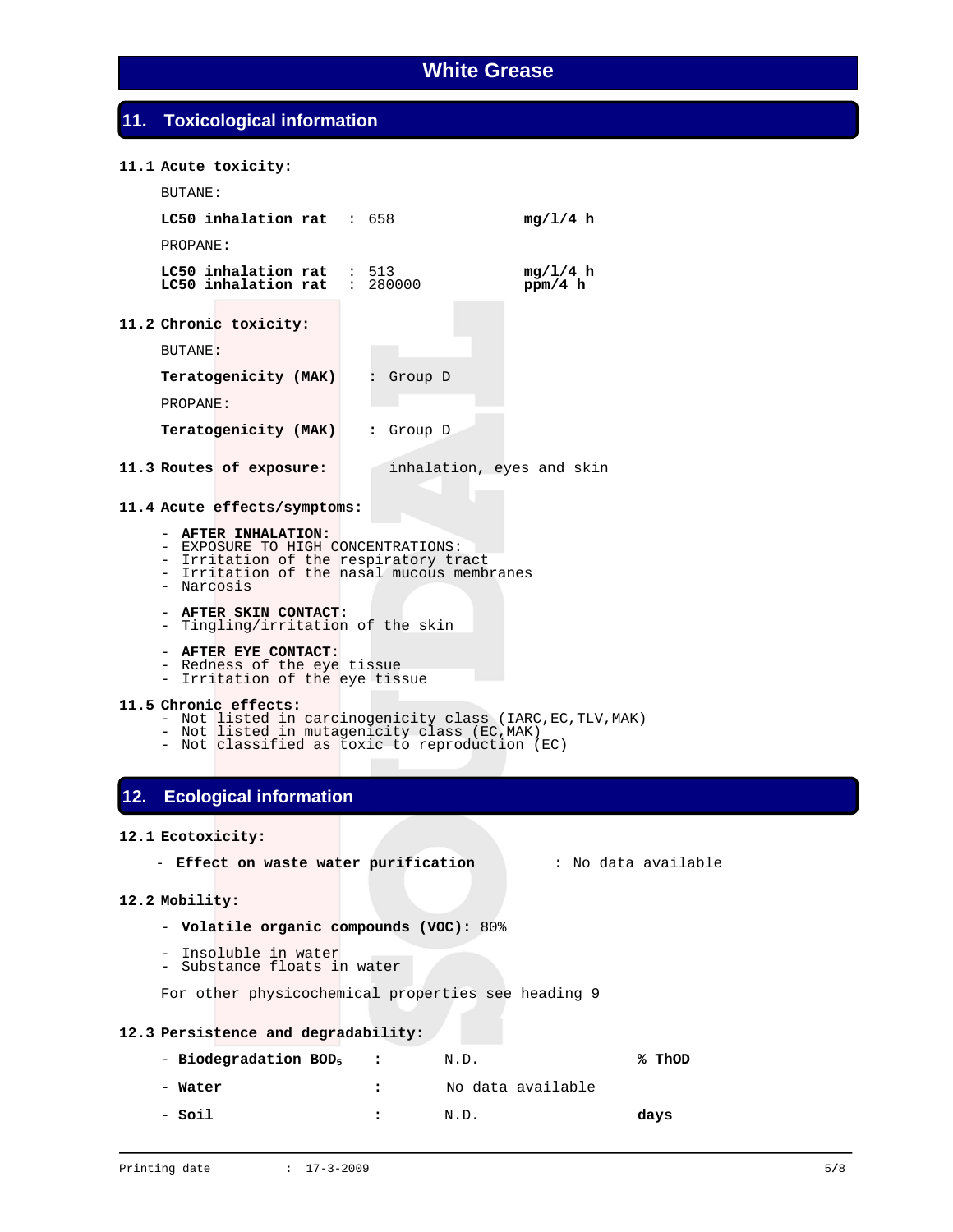### **12.4 Bioaccumulative potential:**

| - log $P_{ow}$ |  | : N.D. |
|----------------|--|--------|
| $-$ BCF        |  | : N.D. |

### **12.5 Results of PBT assessment:**

- Not applicable, on the basis of the available data

#### **12.6 Other adverse effects:**

- **WGK** : 2 (Classification based on the components in compliance with Verwaltungsvorschrift wassergefährdender Stoffe<br>(VwVwS) of 17 May 1999)
- 

- **Effect on the ozone layer**  $\qquad \qquad :$  Not dangerous for the ozone layer (1999/45/EC)
- layer (1999/45/EC) **Greenhouse effect** : No data available
- **13. Disposal considerations**

### **13.1 Provisions relating to waste:**

- Waste material code (91/689/EEC, Council Decision 2001/118/EC, O.J. L47 of
	- 16/2/2001): 14 06 03\* (other solvents and solvent mixtures)
	- LWCA (the Netherlands): KGA category 06
	- Hazardous waste (91/689/EEC)
		- Remove waste in accordance with local and/or national regulations

# **13.2 Disposal methods:**

- Specific treatment
- Do not discharge into drains or the environment

#### **13.3 Packaging:**

 - Waste material code packaging (91/689/EEC, Council Decision 2001/118/EC, O.J. L47 of 16/2/2001): 15 01 10\* (packaging containing residues of or contaminated by dangerous substances)

# **14. Transport information**

| 14.1 Classification of the substance in compliance with UN Recommendations<br>UN number<br>CLASS<br><b>SUB RISKS</b><br>PACKING GROUP                                          | 1950<br>2.1    |  |
|--------------------------------------------------------------------------------------------------------------------------------------------------------------------------------|----------------|--|
| 14.2 ADR (transport by road)<br><b>CLASS</b><br><b>PACKING GROUP</b><br>CLASSIFICATION CODE<br>DANGER LABEL TANKS<br>DANGER LABEL PACKAGES<br>PROPER SHIPPING NAME<br>aerosols | 2<br>5F<br>2.1 |  |
| 14.3 RID (transport by rail)<br><b>CLASS</b><br>PACKING GROUP<br>CLASSIFICATION CODE<br>DANGER LABEL TANKS<br>DANGER LABEL PACKAGES<br>PROPER SHIPPING NAME<br>aerosols        | 2<br>5F<br>2.1 |  |
| 14.4 ADNR (transport by inland waterways)<br><b>CLASS</b><br>PACKING GROUP<br>CLASSIFICATION CODE<br>DANGER LABEL TANKS<br>DANGER LABEL PACKAGES                               | 2<br>5F<br>2.1 |  |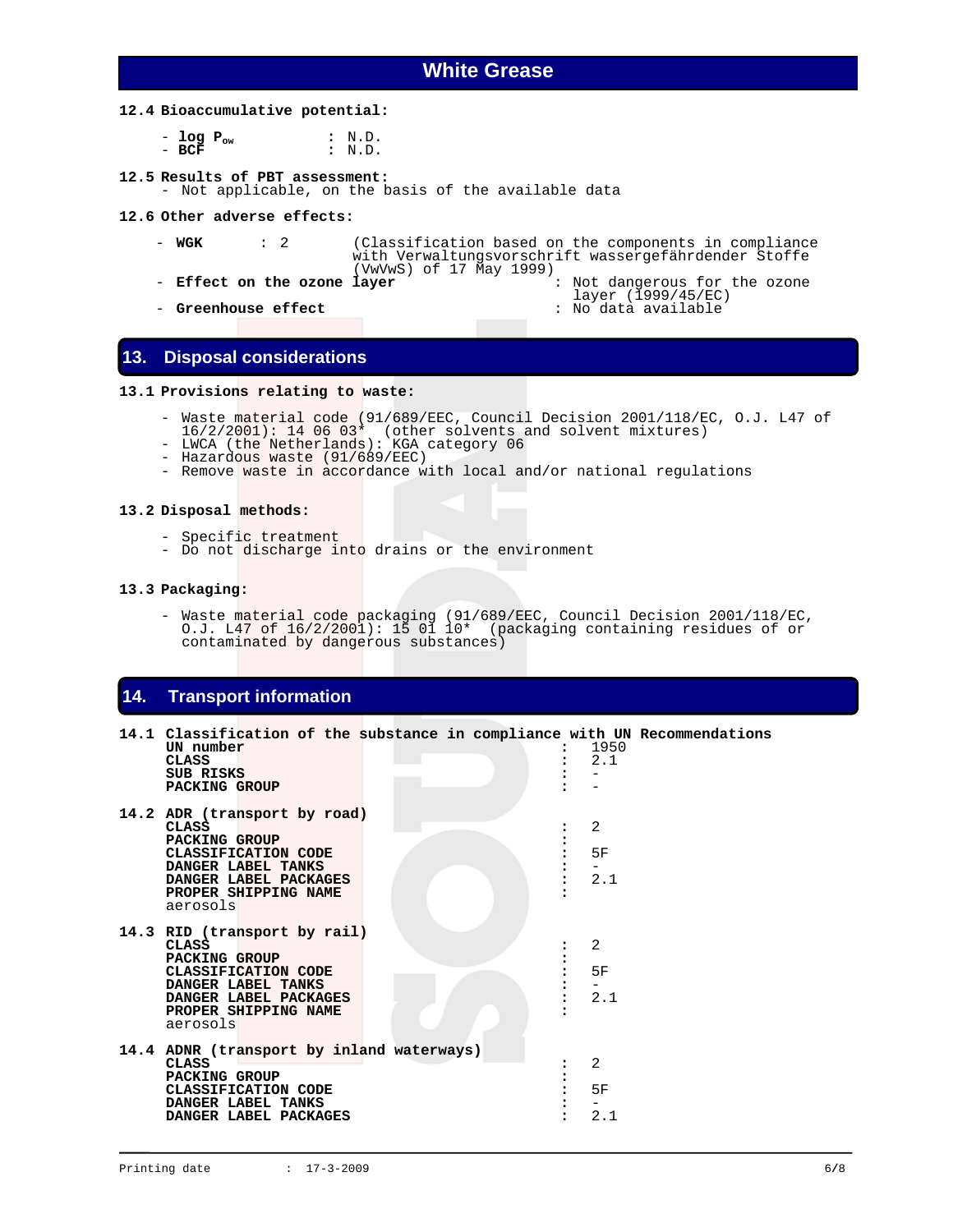| 14.5 IMDG (maritime transport)<br><b>CLASS</b><br><b>SUB RISKS</b><br>PACKING GROUP<br><b>MFAG</b><br>EMS<br>MARINE POLLUTANT                           | $\ddot{\phantom{a}}$<br>:<br>٠ | 2.1<br>$F-D$ , S-U<br>Ρ |
|---------------------------------------------------------------------------------------------------------------------------------------------------------|--------------------------------|-------------------------|
| 14.6 ICAO (air freight)<br>CLASS<br><b>SUB RISKS</b><br>PACKING GROUP<br>PACKING INSTRUCTIONS PASSENGER AIRCRAFT<br>PACKING INSTRUCTIONS CARGO AIRCRAFT | $\bullet$<br>$\ddot{\cdot}$    | 2.1<br>203/Y203<br>203  |
| 14.7 Special precautions                                                                                                                                | $\cdot$                        | None                    |

# **14.8 Limited quantities (LQ) :**

 When substances and their packaging meet the conditions established by ADR/RID/ADNR in chapter 3.4, only the following prescriptions shall be complied with:

each package shall display a diamond-shaped figure with the following inscription: - 'UN 1950'

or, in the case of different goods with different identification numbers within a single package:

- the letters 'LQ'

# **15. Regulatory information**

### **15.1 EU Legislation:**

```
 Labelling in accordance with EC directives 67/548/EEC, 1999/45/EC and 
2006/8/EC
```


### **15.2 National provisions:**

**the Netherlands:**  Waterbezwaarlijkheid: 6

**Germany:**

: 2 (Classification based on the components in compliance with Verwaltungsvorschrift wassergefährdender Stoffe (VwVwS) of 17 May 1999)